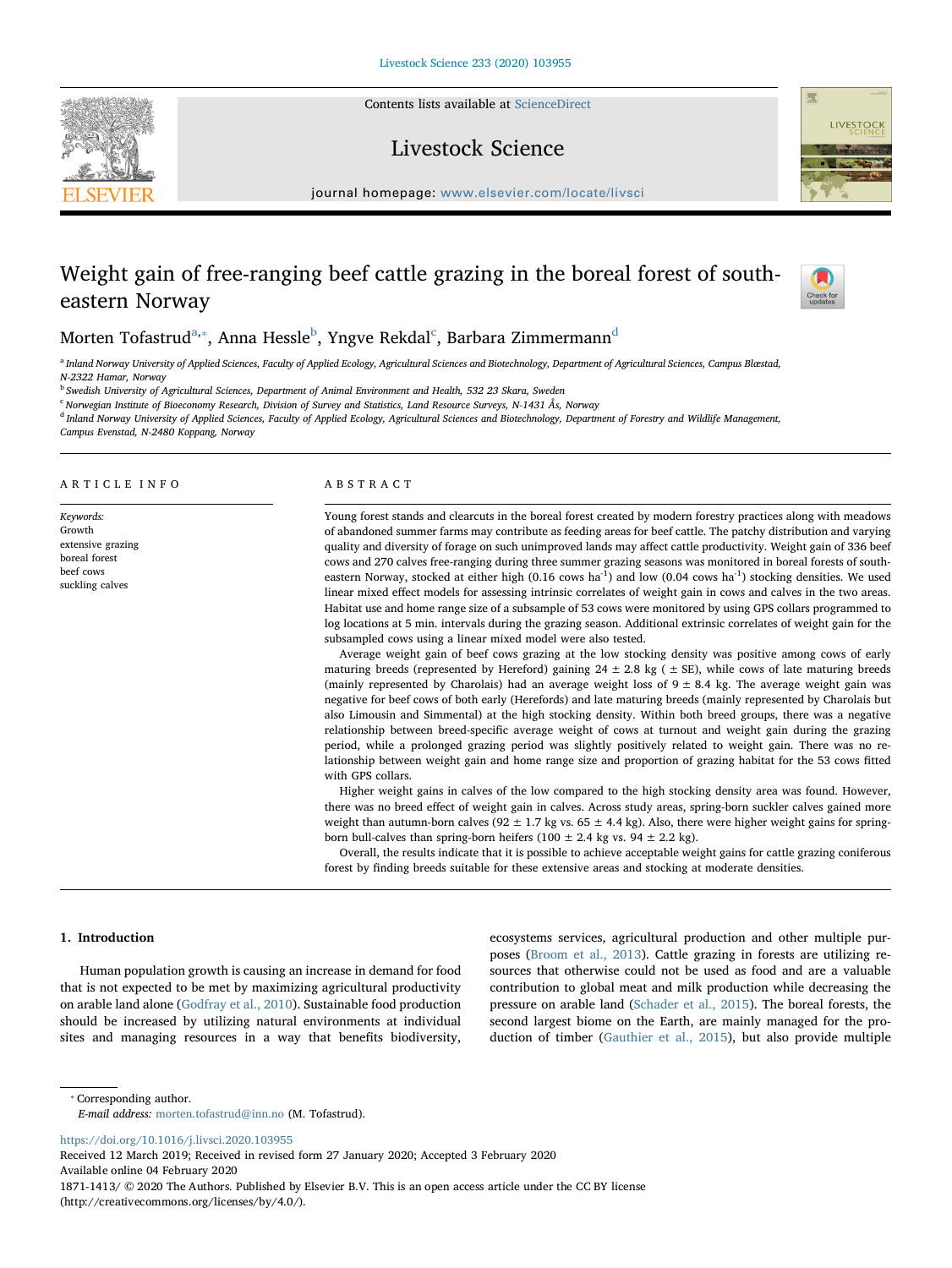ecosystem services as well as grazing for domestic livestock ([Bele and](#page-7-1) [Norderhaug, 2013](#page-7-1); [Kaufmann et al., 2013;](#page-8-3) [Gauthier et al., 2015](#page-8-2)). However, forestry and livestock farming are not totally compatible. On the one hand, cattle grazing has been associated with damage to young trees by trampling and bedding in areas of regeneration [\(Hjeljord et al.,](#page-8-4) [2014;](#page-8-4) [Kaufmann et al., 2017](#page-8-5)) whilst, cattle productivity may be impacted by the forest's heterogeneous environment with a patchy distribution of herbage and quickly declining quality and quantity of forage plants through the grazing season [\(Garmo, 1986\)](#page-8-6). To assess the sustainability of such grazing regimes in this semi-natural environment, it is important to measure the productivity of cattle in relation to breed and stocking density.

In Norway, forests and alpine areas are abundant whereas only 3–4% of the land area is cultivated. Therefore, livestock grazing in forests and alpine areas (referred to here as "unimproved land") during the summer has been of great importance for agricultural production in Norway over the past 2000 years ([Austrheim et al., 2008](#page-7-2)). However, during the last part of the 20th century, intensification of dairy production caused a decline in the number of cattle turned out onto Norwegian unimproved land. Today, a growing interest in suckler-based beef production has led to a resurgence in the number of beef cattle grazing on unimproved land during summer ([Norwegian Agriculture](#page-8-7) [Agency, 2017](#page-8-7)). The cattle are a mix of early and late maturing beef breeds. The continental breeds Charolais, Limousin and Simmental are all late-maturing beef breeds bred for intensive meat production and hence adapted to high feed intensities with a demand for energy-dense feed rations [\(Webster, 1989](#page-8-8)). British beef breeds are Hereford and Aberdeen Angus, are early-maturing breeds adapted to more extensive production methods based on lower feed intensities and less energydense rations [\(Webster, 1989\)](#page-8-8). In Norway, Charolais and Hereford are the most common breeds and comprise 21% and 14 % of the beef cow population, respectively [\(Animalia AS, 2019](#page-7-3)).

In general, the performance of beef cows and their suckling calves depends on the interactions between intrinsic factors, e.g. cattle breeds ([Niemelä et al., 2008](#page-8-9)), time of calving ([Casasús et al., 2002b\)](#page-8-10), body size ([Demment and Van Soest, 1985](#page-8-11)) productivity (lactation) [\(Ferrell and](#page-8-12) [Jenkins, 1985](#page-8-12); [Montaño-Bermudez and Nielsen, 1990\)](#page-8-13) and extrinsic factors e.g. pasture nutritional quality ([Fraser et al., 2009\)](#page-8-14) and availability of the foraging plants ([Lowman et al., 1996](#page-8-15)). The availability of preferred feeding plants and sward heights is dependent on stocking density, and high densities have shown to affect body condition and weight gain of cattle negatively [\(Wright and Russel, 1987](#page-8-16); [Senft, 1989](#page-8-17); [Cornelissen and Vulink, 2015](#page-8-18)). In addition, the feeding regime during the preceding winter can affect the growth recovery period after turnout to pasture [\(Hessle et al., 2011\)](#page-8-19). Some studies have reported that weight gain of young weaned cattle on Nordic unimproved land is similar to that on cultivated pastures (Bjor and Graff[er, 1963](#page-7-4); [Niemelä](#page-8-9) [et al., 2008;](#page-8-9) [Hansen et al., 2009](#page-8-20); [Steinshamn et al., 2010\)](#page-8-21). However, the feeding regime of suckling calves differs from that of older cattle as their main nutritional intake is provided by milk, and hence the weight gain of these calves depends mainly on the cows' ability to maintain milk production [\(Wright and Russel, 1987](#page-8-16); [Casasús et al., 2002b](#page-8-10)).

Since the 1950s, forestry in Scandinavia has intensified, becoming dominated by rotational management and clearcutting which creates patches of uniformly-aged forest stands ([Aasetre and Bele, 2009\)](#page-7-5). Primarily, the meadows of abandoned summer farms, young forest stands (< 15 years since clearcutting) and clearcuts offer sufficient densities of herbage for foraging cattle [\(Tofastrud et al., 2019](#page-8-22)), as these areas are suitable for light-demanding grass species and herbaceous plants ([Strand, 1997\)](#page-8-23). Consequently, at a landscape scale, the herbage has a patchy distribution very unlike open grassland pastures. The clearcuts may be in rugged terrain and are often full of obstacles, e.g. stones, tree stumps and logging waste. Such conditions and the need for cattle to move between grazing patches affect energy expenditure and most likely the performance of the animals. The young forest stands are also considered of great importance as feeding resource of the Scandinavian moose (Alces alces) population ([Edenius et al., 2002\)](#page-8-24). However, interspecific interactions (Herfi[ndal et al., 2017\)](#page-8-25) and dietary overlap between moose and livestock are considered as low [\(Dorn, 1970](#page-8-26)). Despite the widespread practice of grazing cattle in boreal forests around the northern hemisphere, relevant studies of the performance of improved beef cattle breeds in these extensive conditions are scarce. The last major research on cattle grazing in boreal forests was performed in the 1950s and focused on cows and heifers of dairy breeds ([Bjor and](#page-7-4) Graff[er, 1963](#page-7-4)).

To fill this knowledge gap, we studied the performance of cows and calves of different beef cattle breeds in free-ranging herds in the boreal forests of south-eastern Norway during summer. We were interested in intrinsic factors, such as breed, age and reproductive status, as well as extrinsic factors, such as stocking density, length of the grazing season, habitat use and home range size. Based on the compiled studies above, we expected higher weight gain in beef cows of early-maturing breeds, dry cows and cows with lower initial breed-specific body weights due to the winter-feeding intensity. Finally, we expected higher live weight gain in spring-born calves based on the importance of milk as a source of energy, in calves of the early-maturing breeds and in bull calves based on their greater ability for energy utilization into weight gain ([Turton, 1969](#page-8-27); [Fraser et al., 2009](#page-8-14)).

Cattle of early-maturing breeds are more efficient at utilizing energy from poorer quality herbage and therefore probably best suited to grazing these areas [\(Webster, 1989](#page-8-8)). Herbivores forage in hierarchies of spatial and temporal scales in daily, seasonal or annual home ranges ([Senft et al., 1987](#page-8-28); [Bailey et al., 1996\)](#page-7-6). Home range sizes of large herbivores vary with habitat and resource distribution ([Lazo, 1995](#page-8-29); [Kie and Boroski, 1996;](#page-8-30) [van Beest et al., 2011\)](#page-8-31), stocking density ([Vander Wal et al., 2014](#page-8-32)) and reproductive status ([Saïd et al., 2005](#page-8-33); [van Beest et al., 2011\)](#page-8-31). Knowledge about the home range size of cattle is important for managing grazing resources and conservation of ecosystems [\(Ofstad et al., 2016\)](#page-8-34). Little is known about the relationship between weight gain in domestic cattle and home range size but the assumption that home range size is negatively related to the amount and quality of the available herbage appears valid. Therefore, it would be expected that cows with large home ranges would have less weight gain than cows with small home ranges. Expected weight gain in beef cows was hypothesised to be negatively related to the overall stocking density and, at a smaller scale, to the herd size because of intra-herd competition for herbage. Based on studies from other types of uncultivated land, it was hypothesised that there would be interactions between breed and pasture type.

## 2. Material and methods

## 2.1. Study sites

This current study was conducted in two forested areas in southeastern Norway (60˚ N, 11˚ E) (WGS-1984) in Stange - Romedal Almenning (SRA,  $150 \text{ km}^2$ ) and Furnes - Vang Almenning (FVA,  $100$  $\text{km}^2$ ) in the summers of 2015 (SRA only) to 2017. The elevation ranged from 300–600 and 600–700 m above sea level (a.s.l.) in SRA and FVA, respectively. The average ambient air temperature for the study period June-September in the three study years was 13.2 ˚, 14.6 ˚ and 13.2˚ C, and precipitation was 75, 48 and 88 mm in 2015, 2016 and 2017, respectively. The summer of 2016 was warmer and drier, while 2015 and 2017 were slightly colder than normal ([Norwegian Meteorological](#page-8-35) [Institute, 2018](#page-8-35)). The bedrock of SRA and southern FVA is dominated by nutrient-poor acidic rocks such as gneiss and granites, while northern FVA consists of dark sandstone [\(The Geological Survey of Norway](#page-8-36) [\(NGU\), 2018](#page-8-36)).

Typical boreal tree species in Norway include the Norway spruce (Picea abies) and Scots pine (Pinus sylvestris). Bilberry spruce forest was the dominant vegetation type, covering 58.0% and 44.4% of the area in SRA and FVA, respectively [\(Rekdal, 2010,](#page-8-37)[2017](#page-8-38)). The vegetation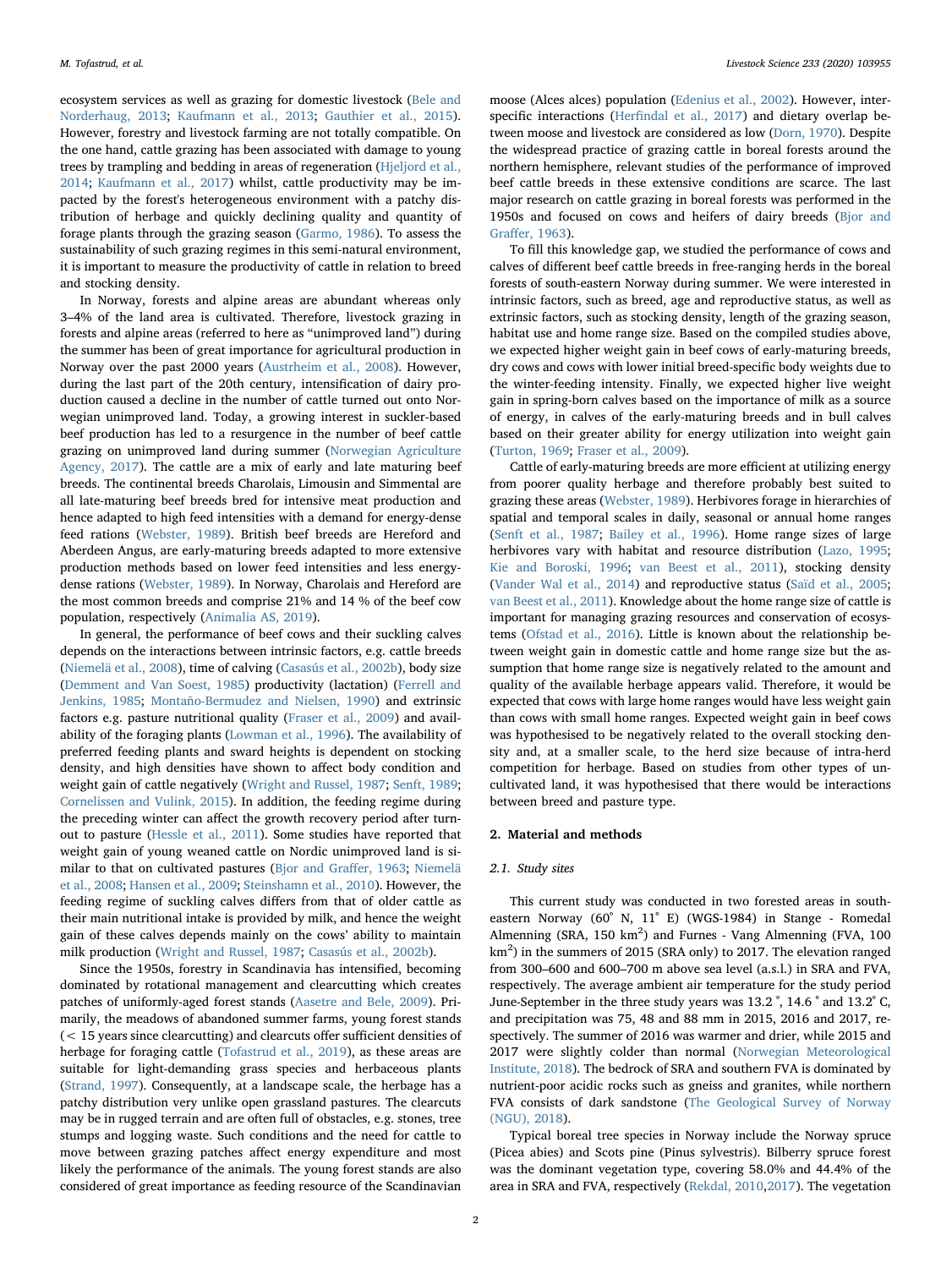types of each study area were mapped by the Norwegian Institute of Bioeconomy Research (NIBIO) in 2010 and 2017 for FVA and SRA, respectively ([Rekdal, 2010,](#page-8-37) 2017). The grazing value of the dominant vegetation types was then estimated by species composition, plant production and the nutrient content of the most important ground layer species of each vegetation type. Consequently, the vegetation types were roughly classified into three foraging classes with differing grazing capacity: Less Good (LG, 0.05–0.08 beef cows ha-1), Good (G, 0.08–0.12 beef cows ha $^{-1}$ ) and Very Good (VG, 0.12–0.17 beef cows ha $^{-}$ <sup>1</sup>) ([Rekdal et al., 2000](#page-8-39)). The assessments concluded that both study areas had a grazing capacity for about  $0.11$  cows ha<sup>-1</sup>. However, the stocking densities during this current study were 0.04 (SRA) and 0.16 cows ha $^{-1}$  (FVA). The utilization of the grazing capacity was therefore estimated to be 38% and 148% in SRA and FVA, respectively ([Rekdal, 2010,](#page-8-37) 2017).

The proportion of young forest stands and clearcuts (0–15 years after clearcutting) in the study areas was 16% and 14% in SRA and FVA, respectively [\(Tofastrud et al., 2019\)](#page-8-22). The study areas were interspersed by bogs and small summer farm meadows. The meadows made up less than 1 % of the area in both SRA and FVA ([Rekdal, 2010](#page-8-37), 2017). In general, the grazing value of the coniferous forest was extremely low compared with cultivated pastures ([Larsson and Rekdal, 2000](#page-8-40)). The herbage production of spruce forest on nutritious and moderately nutritious soils have previously been estimated as 2000 kg dry matter (DM) ha $^{-1}$  and 670 kg DM ha $^{-1}$ , respectively [\(Hansen et al., 2009](#page-8-20)). However, measurement of herbage yield in these areas is associated with high uncertainty, caused mainly by their patchy distribution and varying re-growth of the forage plants, dependent on the density of grazing herbivores.

#### 2.2. Study animals and intrinsic factors

Cattle from five and four local commercial farms in SRA and in FVA, respectively were used in this current study. Any cattle from the same farm were considered as one herd. The number of animals varied greatly among the herds, from seven up to 98 beef cows of varying ages and reproductive status. Farmers weighed their cattle at turnout and at re-housing and weight gain was calculated [\(Tables 1](#page-2-0) and [2\)](#page-2-1). The weighed animals made up about 40% and 30% of all cattle turned out to SRA and FVA, respectively. During the three year study period, 336 cows [\(Table 1](#page-2-0)) and 270 calves ([Table 2](#page-2-1)) were monitored. Eighty-one and eleven cows were studied repeatedly for two and three summers, respectively, whereas 136 cows were studied for one summer only. The cattle were purebred Hereford, Charolais, Limousin, Simmental and crossbreds of these breeds (34.4% of calves and 23.5% of cows). Hereford and Charolais were the dominant breeds in SRA and FVA, respectively. Simmental and Limousin were only present in FVA, with the exception of one Simmental cow in SRA. Thirteen calves of Aberdeen Angus grazed within SRA. Calves were born either in spring or in autumn. Typical of calves in this part of Norway, spring-born

#### <span id="page-2-0"></span>Table 1

Number of beef cows that grazed in boreal forests of south-eastern Norway, grouped by study area (Stange - Romedal Almenning (SRA) and Furnes - Vang Almenning (FVA)) and by study year (2015-2017)

| Study area                                                                                                                                                                                 | <b>SRA</b>                             |                                          |                                         | <b>FVA</b>                                           |                                           |                                                |
|--------------------------------------------------------------------------------------------------------------------------------------------------------------------------------------------|----------------------------------------|------------------------------------------|-----------------------------------------|------------------------------------------------------|-------------------------------------------|------------------------------------------------|
| Year<br>Total number of weighed cows<br>Collared cows<br>Early maturing breeds <sup>1</sup> :<br>Late maturing breeds <sup>2</sup> :<br>Reproductive status:<br>Lactating cows<br>Dry cows | 2015<br>42<br>9<br>39<br>3<br>24<br>18 | 2016<br>58<br>12<br>39<br>19<br>35<br>23 | 2017<br>52<br>7<br>29<br>23<br>38<br>14 | 2016<br>75<br>11<br>$\overline{2}$<br>73<br>30<br>45 | 2017<br>109<br>14<br>4<br>105<br>20<br>89 | Total<br>336<br>53<br>113<br>223<br>147<br>189 |
|                                                                                                                                                                                            |                                        |                                          |                                         |                                                      |                                           |                                                |

<span id="page-2-2"></span> $1$  Hereford;  $2$  Charolais, Limousin and Simmental

#### <span id="page-2-1"></span>Table 2

Number of suckling calves reared by either early- or late-maturing breeds and by autumn- or spring-born calves in boreal forests of south-eastern Norway by study area (Stange - Romedal Almenning (SRA) and Furnes - Vang Almenning (FVA)) and year (2015-2017).

| Study area                                                                                                                              | <b>SRA</b>             |                        |                        | <b>FVA</b>            |                       |                           |
|-----------------------------------------------------------------------------------------------------------------------------------------|------------------------|------------------------|------------------------|-----------------------|-----------------------|---------------------------|
| Year<br>Number of calves<br>Breed group:<br>Early-maturing breeds <sup>1</sup><br>Late-maturing breeds <sup>2</sup><br>Period of birth: | 2015<br>60<br>24<br>36 | 2016<br>65<br>24<br>41 | 2017<br>90<br>32<br>58 | 2016<br>30<br>1<br>29 | 2017<br>25<br>6<br>19 | Total<br>270<br>87<br>183 |
| Spring-born calves<br>Autumn-born calves                                                                                                | 54<br>6                | 59<br>6                | 60<br>30               | 15<br>15              | 22<br>3               | 210<br>60                 |
|                                                                                                                                         |                        |                        |                        |                       |                       |                           |

<span id="page-2-3"></span>Hereford and Aberdeen Angus;

<span id="page-2-4"></span><sup>2</sup> Charolais, Limousin and Simmental

calves were born in February – March and autumn-born calves in October – November. All autumn-born calves were suckling heifer calves, as national legislation prohibits turning out bulls older than six months on pastures of communal lands (Ministry of Agriculture and Food, 1970). We divided all animals into categories referred to as 'main breed', based on the breed representing the highest proportion of the animal's genotype or, the maternal breed in the case of 50/50 crosses. In addition, cattle were grouped as early and late maturing breeds.

The cattle were continuously grazed and the grazing period varied between herds from 80 to 120 days, from late May to early September. The average number of grazing days ( $\pm$  SE) varied between the two study areas, with 122 (1.37) and 96 days (0.87) in SRA and FVA, respectively.

For cows, the individual deviation from the average weight at turnout of animals of the same breed was used to account for variation in both body size and weight caused by the winter-feeding period. The average weight ( $\pm$  SE) of the cows at turnout was 602  $\pm$  8.9 kg and  $702 \pm 6.8$  kg for early and late maturing breeds, respectively.

## 2.3. Data collection for extrinsic factors

Habitat use of 53 weighed adult beef cows was monitored using GPS-collars (Tellus Medium plus and Tellus Basic, Followit International AB, Lindesberg, Sweden) ([Tofastrud et al., 2019](#page-8-22)). These consisted of 37.7 % dry cows and 62.3 % lactating cows. The number of GPS collared cows varied between study area and study years due to technical failures or collars that fell off during the grazing season ([Table 1\)](#page-2-0). The GPS collars were configured to log positions at 5 min intervals, with the exception of night hours in 2016, when collars were scheduled for 10 min intervals to save battery power. The individual home ranges were defined by creating 100% minimum convex polygons (MCP) which included all positions per animal and year. Herd size was defined as the total number of cattle turned out from a given farm.

ArcGIS 10.6 [\(Esri, 2017](#page-8-41)) was used to find the proportion of GPS positions per cow in different vegetation types [\(Rekdal, 2010](#page-8-37), 2017) and forest stands within the home range of each individual. The age of forest stands related to the year of last timber harvesting and was provided by the regional forestry plan service [\(Allma - Allskog Mjøsen](#page-7-7) [Skog og AT Plan, 2017](#page-7-7)). The proportion of cow positions located on summer farm meadows and young forest stands < 15 years of age was calculated.

## 2.4. Statistical analysis

The impact of different variables on weight gain during the summer grazing period in all cows, cows with GPS collars and calves was determined by fitting linear mixed models using the maximum likelihood (ML) procedure within the nlme package [\(Pinheiro et al., 2018](#page-8-42)) in R version 3.5.1 (R [Core Team, 2018](#page-8-43)). Since the experimental design was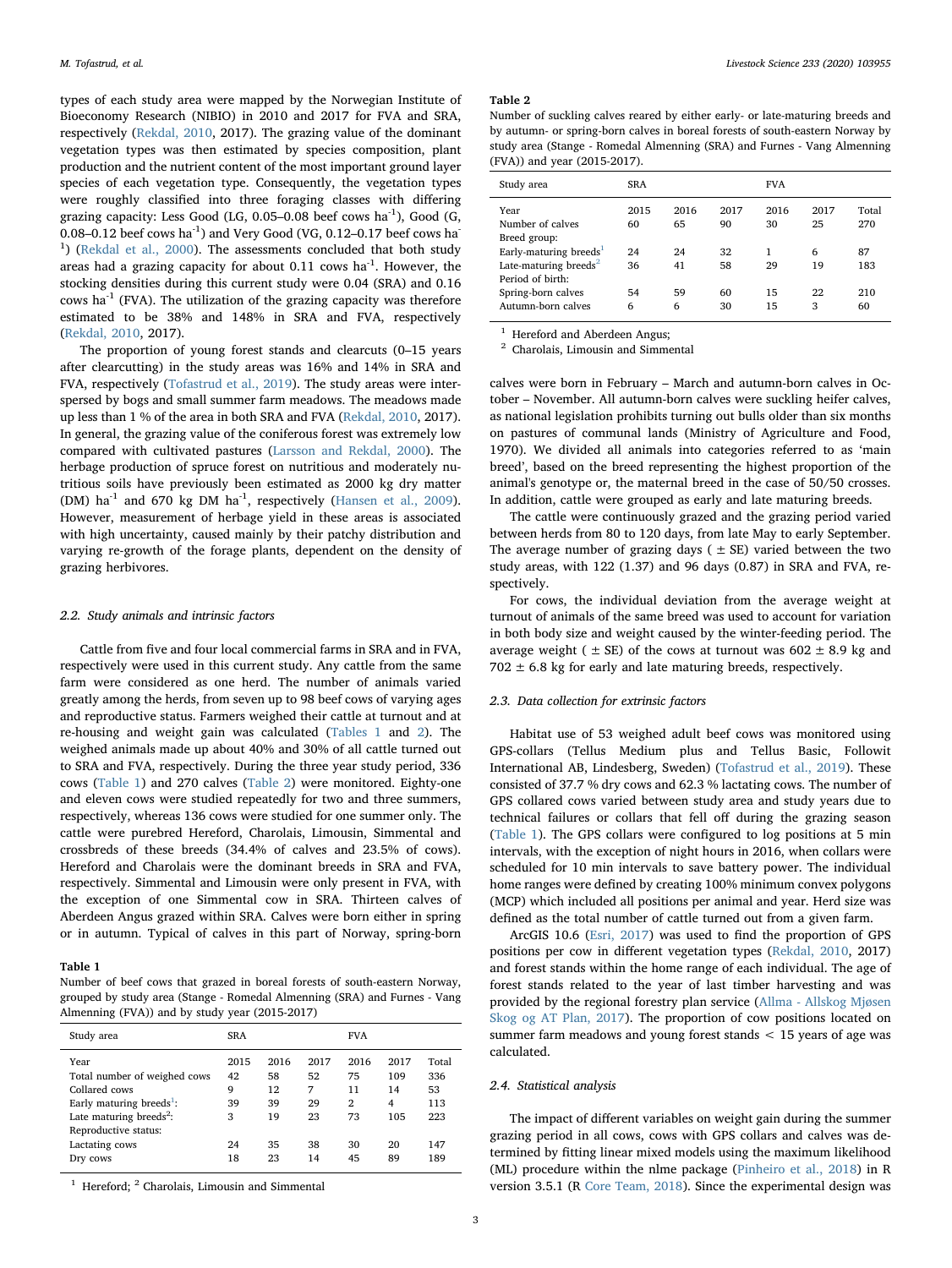unbalanced between the study years and areas ([Table 1](#page-2-0) and [2\)](#page-2-1), we included year as a random effect in the models of all three animal groups. The effects of the following fixed covariates on weight gain in all cows: deviation from the average breed-specific weight (continuous), breed (early- and late-maturing), number of grazing days (continuous), and reproductive status (dry – lactating cows) were determined. The effect of breed groups within low and high stocking density areas was determined from the interaction between breed group and study area.

Individual variation in weight gain of beef cows fitted with GPS collars was determined using the following fixed covariates: home range size (continuous), grazing days (continuous), size of the herd (continuous), and the proportion of cow positions in meadows (continuous) and forested stands younger than 15 years (continuous). All continuous covariates were standardised between 0 to 1 in order to compare the strength of selection among these covariates and achieve a better model performance.

The individual variation in weight gain of the calves was investigated by the following fixed covariates: sex and birth period (spring-born bulls – spring-born heifers – autumn-born heifers), number of grazing days and the interaction between breed groups (early - latematuring breeds) and study area (SRA – FVA).

To select the most plausible models with the optimal structure of fixed effects Akaike's information system criteria (AIC) was used ([Burnham and Anderson, 1998](#page-8-44)). A full model set was generated by using the dredge function in the MuMin package in R for the interpretation of all models with ΔAIC < 2, thereafter, the conditional model averaging approach was used to construct model-averaged estimates of the parameters [\(Grueber et al., 2011](#page-8-45)). Confidence intervals of 95% were used to identify uninformative parameters (CIs which included zero) and evaluate the relative importance of potential predictor variables [\(Arnold, 2010\)](#page-7-8). Fixed predictors were checked for collinearity using a Pearson correlation coefficient  $r_s < 0.6$  and plots of factorial variables.

## 3. Results

On average, early maturing breeds of beef cows in the low stocking density area (SRA) were the only group of cattle that gained weight during the grazing season (24  $\pm$  2.8 kg (mean  $\pm$  SE), n = 107) ([Fig. 1](#page-4-0)). Early maturing breeds in FVA and of late maturing breeds in SRA and FVA were housed with an average weight loss of  $-58 \pm 16.6$  (n = 6), - $6 \pm 8.5$  (n = 45), and  $-22 \pm 3.7$  kg (n = 178), respectively. Average weight gain of dry cows of early and late maturing breeds were 29  $\pm$  4.6 and -13  $\pm$  4.6 kg, respectively. During grazing season, the average weight of both dry and lactating cows of early maturing breeds increased with 29  $\pm$  4.6 kg (n = 44) and 14  $\pm$  4.4 kg (n = 69), respectively. Contrary, dry and lactating cows of late maturing breeds had an average weight loss of  $13 \pm 4.6$  kg (n = 145) and  $30 \pm 4.3$  $(n = 78)$  kg, respectively.

The best-ranked models explaining weight gain for all studied beef cows included the coefficients individual deviation from mean breedspecific turnout weight, number of grazing days, reproductive status and the interaction between breed groups and study areas ([Tables 3](#page-4-1) and [4](#page-5-0)). Weight gain of cows was positively correlated to number of grazing days and negatively correlated to deviation from breed-specific average turnout weight ([Table 4](#page-5-0)). In general, weight gain was lower for lactating than for dry cows. The interaction between breed group and study area indicated that early maturing breeds in SRA (low stocking density) had highest weight gain, and that weight gain was lower in FVA (high stocking density), with a less pronounced difference between breed groups ([Fig. 1](#page-4-0), [Table 4](#page-5-0)). The confidence interval of the interaction term overlapped 0 marginally, while the single terms overlapped strongly, indicating a weak relationship between weight gain and breed/study area.

The best-ranked models used to explain weight gain in the

subsample of 53 cows equipped with GPS included the covariates grazing days, home range size and the use of summer farm meadows ([Table 6\)](#page-5-1). As in the models above, weight gain increased with the length of the grazing period. Average weight gain was negatively related to home range size and the proportion of time spent on summer farm meadows, but these relationships were weak (95% CI including 0). The mean  $( \pm SE)$  home range size of GPS collared cows was 39.7  $\pm$  3.7 km<sup>2</sup> and 23.7  $\pm$  2.4 km<sup>2</sup> in SRA and FVA, respectively. The mean ( $\pm$  SE) proportion of time spent on summer farm meadows was  $13 \pm 0.01\%$  and 9.4  $\pm$  0.01% for cows in SRA and FVA, respectively. Size of the herd (number of cattle turned out per farm) and the use of forested stands younger than 15 years were not retained in the three best-ranked models.

The two best-ranked models (ΔAIC < 2) used to explain variation in weight gain in suckling calves contained the combination of sex and birth period and study area as the strongest predictors [\(Tables 7](#page-6-0) and [8](#page-6-1)). Across all three study years, mean  $( \pm SE)$  weight gain of calves of early and late maturing breeds was  $104 \pm 2.6$  kg and  $86 \pm 1.7$  kg in the low stocking density area (SRA) and 77  $\pm$  7.2 kg and 57  $\pm$  5.2 kg in high stocking density (FVA) ([Fig. 2](#page-6-2)). The mean ( $\pm$  SE) weight gain of autumn-born heifer calves was lower and varied more across study areas,  $78 \pm 3.4$  and  $32 \pm 8.4$  kg in SRA and FVA, respectively. The number of grazing days was less important for weight gain in suckling calves (CI slightly overlapped zero). The mean ( $\pm$  SE) number of grazing days for SRA and FVA were  $108 \pm 1.0$  and  $90 \pm 1.5$  days, respectively.

Spring-born bull calves showed the highest weight gain (99  $\pm$  2.3 kg) during the summer grazing period followed by springborn heifers (88  $\pm$  2.2 kg) over autumn-born heifers (64  $\pm$  4.4 kg). The interaction between breed group and study area was included in the models but did not explain weight gain in suckling calves as the confidence interval overlapped zero and the relative variable importance was very low [\(Table 8](#page-6-1)).

## 4. Discussion

In this current study, weight gain in beef cows and their calves on forest pastures across two study areas with differing stocking densities, breeds, reproductive status of cows, age of calves, and years were evaluated. Generally, cows grazing in the low stocking density area (SRA) gained more weight than those of the high stocking density area (FVA; [Fig. 1](#page-4-0)). The majority of both dry and lactating cows lost weight in both study years. As predicted from the Ideal free distribution theory ([Fretwell and Lucas, 1969](#page-8-46)), [Tofastrud et al. \(2019\)](#page-8-22) previously found an increased use of sub-optimal habitats by the cows in FVA, eventually combined with consumption of less nutritious herbage. Therefore, it is assumed that the high stocking density influenced sward height and availability of preferred feeding plants in the area and thus further negatively influenced weight gain in cows ([Cornelissen and](#page-8-18) [Vulink, 2015](#page-8-18)). However, no measurements on herbage availability were conducted in this current study to validate this assumption. Although cattle have the opportunity to increase the time spent grazing to compensate for the smaller bites when grazing shorter swards, they may still be unable to fulfil their nutritional requirements [\(Chacon et al.,](#page-8-47) [1978\)](#page-8-47). Hence, sward height and stocking density can have a strong effect on feed intake and performance of both grazing beef cows and their suckling calves ([Wright and Russel, 1987;](#page-8-16) [Wright et al., 1994](#page-8-48)). Since breed composition and number of grazing days differed between the two study areas, direct comparisons of weight gain between the two study areas are however limited and need to be interpreted with caution.

Previous studies of beef cows kept on unimproved land have shown factors such as cow size, milk yield potential and variation in maintenance requirements to be important for weight gain [\(Wright et al.,](#page-8-48) [1994;](#page-8-48) [Casasús et al., 2002a](#page-8-49)). In general, large herbivores are better adapted to low quality forage than smaller ones because of the relationship between the body size and the digestive tract, which in turn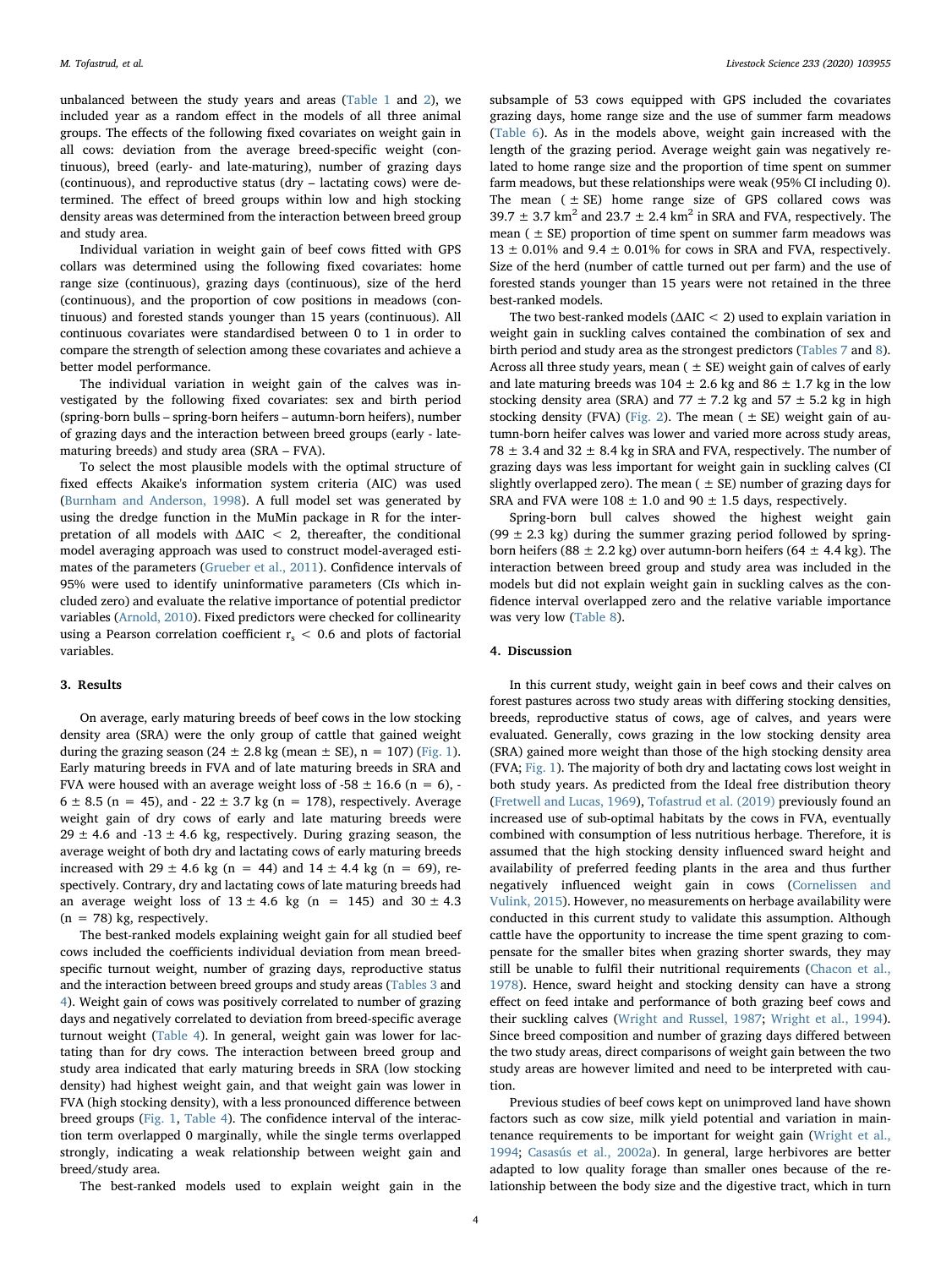<span id="page-4-0"></span>

Fig. 1. Boxplots highlighting average weight gain (horizontal middle line inside boxes), standard error (upper and lower lines of the boxes) and the distribution of observations (dots and vertical lines), for beef cows grazing in boreal forests in south-eastern Norway during 2015 to2017. The cows were divided into late (LM) and early maturing (EM) breeds and dry (D) and lactating (L) cows (left), and in areas of low (SRA) and high stocking density (FVA) (right).

enables extended microbial activity and thus more energy obtained from the plant material [\(Demment and Van Soest, 1985\)](#page-8-11). On the other hand, early maturing beef breeds, mainly represented by Hereford in this current study, were originally bred for lower-quality nutritional environments than those of late maturing breeds, resulting in differences in maintenance and growth requirements [\(Webster, 1989](#page-8-8)). The Norwegian Hereford breeding goal of today is still emphasizing a more extensive production rather than those of late maturing breeds ([TYR, 2016\)](#page-8-50). As a result, cattle of early-maturing breeds are more efficient in utilizing energy in low quality forage, whereas late-maturing breeds are more efficient when fed rations with a high energy density ([Webster, 1989\)](#page-8-8). Hence, early-maturing breeds, often with a smaller body size, are believed to be better suited to nutrient-poor pastures ([Osoro et al., 1999](#page-8-51)), whereas animals with a genetic potential for high productivity may be less suitable for grazing such nutrient-poor environments ([Ferrell and Jenkins, 1985](#page-8-12)). This is supported by the study of [Fraser et al. \(2009\)](#page-8-14) who reported higher weight gain of steers of an early-maturing native beef cattle breed over Charolais/Limousin crosses on semi-natural grassland, whereas the crosses gained more

weight on improved pastures. Alternatively, [Hessle et al. \(2008\)](#page-8-52) could not find any significant effect of breed when comparing weight gain in heifers of a native breed and Charolais. Also, [Hansen et al. \(2009\)](#page-8-20) reported no difference in daily weight gain of heifers of different breeds grazing in boreal forests of Norway. The number of animals was low in both studies. Therefore, we assume that the early maturing breeds are better adapted to meet their nutritional needs for maintenance and growth on unimproved pastures than those of late maturing breeds. In accordance with the results of previous studies [\(Braghieri et al., 2011](#page-7-9); [McCabe et al., 2019](#page-8-53)), no differences in time spent on grazing between GPS-collared cows of early and late maturing breeds were found in the current study ([Tofastrud et al., 2018\)](#page-8-54).

In our current study, lactating cows had a higher average weight loss than dry cows of the same breed group. Previous studies have shown that lactating cows lose ([Montaño-Bermudez and Nielsen, 1990\)](#page-8-13) and gain weight [\(Wright et al., 1994;](#page-8-48) [Casasús et al., 2002b](#page-8-10)) on unimproved land. These contrasting results are most likely because of variations in cattle breeds and pasture quality. A comparison of the time budget of GPS-collared lactating and dry cows showed that lactating

<span id="page-4-1"></span>Table 3

Predictors and Akaike information criterion (AIC) values (degrees of freedom (d.f.), Log-Likelihood, AICc, ΔAIC and AIC weights) of best-fitting (ΔAIC < 2) linear mixed models of weight gain for suckler cows in boreal forests of Stange and Romedal almenninger (SRA) and Furnes and Vang almenninger (FVA) in south-eastern Norway during 2015 to 2017.

| Model | Grazing days | Dev. turnout weight/breed | Reproductive status | Breed | Study area | Breed * Study area d.f. | Loglik                 | AICc               | ΔAIC         | Weight       |
|-------|--------------|---------------------------|---------------------|-------|------------|-------------------------|------------------------|--------------------|--------------|--------------|
|       |              | ÷                         |                     |       |            |                         | -1698.49               | 3415.54            | 0.00         | 0.54         |
|       |              | ÷                         |                     |       |            |                         | -1700.28<br>$-1700.54$ | 3416.99<br>3417.52 | 1.45<br>1.98 | 0.26<br>0.20 |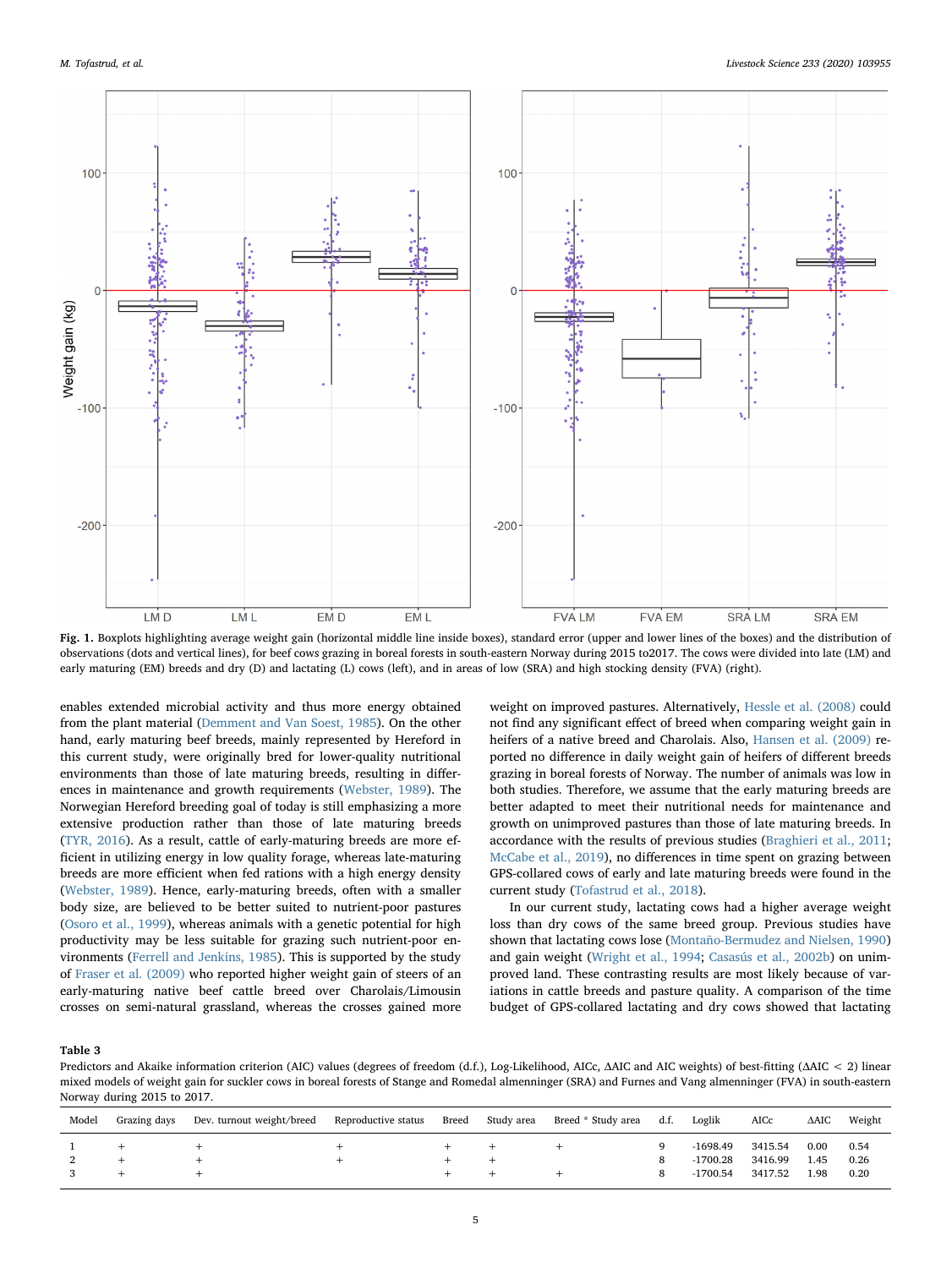#### <span id="page-5-0"></span>Table 4

Model-averaged coefficients, 95% confidence intervals (CI), standard errors and relative importance of variables included in three models with Δ AIC (Akaike information criterion) < 2 for independent variables explaining the variation in individual weight gain of beef cows grazing at low and high stocking density in boreal forests of Stange and Romedal almenninger (SRA) and Furnes and Vang almenninger (FVA) in south-eastern Norway during 2015 to 2017. References are for late maturing breeds, dry cows for reproductive status, and FVA for study area.

| Model coefficients                        | Estimate  | $CI (2.5\% - 97.5\%)$ | S.E   | Relative importance |
|-------------------------------------------|-----------|-----------------------|-------|---------------------|
| Intercept                                 | $-106.46$ | $(-142.37, -70.54)$   | 18.26 |                     |
| Grazing days                              | 0.93      | (0.58, 1.27)          | 0.18  | 1.00                |
| Dev. turnout weight of the breed          | $-0.18$   | $(-0.22, -0.13)$      | 0.02  | 1.00                |
| Reproductive status (Lactating)           | $-10.55$  | $(-20.35, -0.75)$     | 4.98  | 0.84                |
| Breed (Early maturing)                    | -7.80     | $(-45.67, 30.07)$     | 19.28 | 1.00                |
| Study area (SRA)                          | 7.96      | $(-6.86, 22.78)$      | 7.54  | 1.00                |
| Breed (Early maturing) * Study area (SRA) | 35.00     | $(-0.20, 70.19)$      | 17.89 | 0.74                |

cows spent on average 30 minutes more per day grazing ([Tofastrud et al. 2018](#page-8-54)) and therefore compensated for the higher energy demands of raising a calf. Including information about the sex and birth date of the calf would had been useful, but this data was unfortunately not available, as these factors affect the amount of milk produced by the cow ([Espasandin et al., 2016](#page-8-55)).

When cattle are turned out to pasture, their feed type changes dramatically, and this is associated with changes in diet digestibility and intake and accompanied by losses in intestinal fill, which constitutes a considerable part of live weight [\(Spörndly et al., 2000](#page-8-56); [Hessle et al., 2007](#page-8-57)). The feeding regime before the grazing period affects weight loss during the recovery period, measured as live weight. Weight loss of up to 30-40 kg has been reported during the first weeks on pasture and, in general, a reduction in weight is greater for cattle having had higher levels of indoor feeding [\(Hinks et al., 1999](#page-8-58); [Hessle et al., 2011\)](#page-8-19). In our study, the winter-feeding regimen was not recorded but instead we used individual deviation from the mean breed-specific weight to measure individual weight variation at turnout date. Cows that were heavier than the average at turnout gained less weight than those being below average. This is in accordance with previous studies where weight gain in cattle grazing on unimproved areas was found to be negatively correlated with body weight at turnout date ([Bjor and Gra](#page-7-4)ffer, 1963; [Hessle et al., 2011\)](#page-8-19). We therefore argue that farmers should maintain a moderate feeding regime during the winter in order to enable effective grazing during summer. In addition to differences in winter-feeding intensity, deviation from the mean breed-specific weight might be caused by both individual variation in body size or feed intake capacity of the individual cow caused by genetic variations [\(Herd et al., 2004](#page-8-59)).

Several studies ([Casasús et al., 2002b](#page-8-10); [Hansen et al., 2009](#page-8-20); [Steinshamn et al., 2010\)](#page-8-21) reported year as a source of variation in weight gain for cattle. Studies have shown a relationship between weather conditions in the grazing season and the feeding value of forage plants (e.g.; ([Sæther, 1985](#page-8-60); [Steinheim et al., 2004\)](#page-8-61)). Low summer temperatures appear to have a positive effect on quantity and quality of the herbage and subsequently the weights of northern ungulates. During our three-year study period, the summer of 2016 was warmer and drier than the summers of 2015 and 2017, respectively. In this current study, the effect of year was a random effect to correct for unbalanced numbers of study years between the two areas, but also to correct for annual differences in temperature and precipitation ([Tables 1](#page-2-0) and [2](#page-2-1)). The effect

#### <span id="page-5-1"></span>Table 6

Model coefficients, 95% confident intervals (CI), standard errors and relative importance of variables included in three models with Δ AIC (Akaike information criterion) < 2 affecting weight gain in beef cows grazing boreal forests in south-eastern Norway during 2015 to2017 in areas of low stocking density in Stange and Romedal almenninger (SRA) and high stocking density in Furnes and Vang almenninger (FVA).

| Model coefficients                                                     | Estimates                               | $CI(2.5% -$<br>97.5%)                                                       | S.E                          | Relative<br>importance |
|------------------------------------------------------------------------|-----------------------------------------|-----------------------------------------------------------------------------|------------------------------|------------------------|
| Intercept<br>Grazing days<br>Home range size<br>Summer farm<br>meadows | $-21.96$<br>35.97<br>$-1.80$<br>$-1.13$ | $(-39.47, -4.45)$<br>(21.03, 50.92)<br>$(-21.01, 6.15)$<br>$(-20.18, 9.53)$ | 8.73<br>7.46<br>4.60<br>4.04 | 0.55<br>0.24<br>0.21   |

of year may also be because the individual animals were not exactly the same between years and there were differences in winter feeding regime between the years.

The number of grazing days varied both between individual cows and between farms, and in general the length of the grazing period was positively correlated with weight gain in cows ([Tables 4](#page-5-0) and [6\)](#page-5-1). As the time for re-housing cattle in September is strictly regulated because of the start of hunting season, variations were mainly caused by a delayed turnout date. Some cows gave birth in late spring, which delayed their turnout, as the farmers wanted to check the next gestation before turnout to the forest. Pasture herbage grows very rapidly in early spring with a subsequent decline in growth rate in the late season [\(Nams and](#page-8-62) [Martin \(2007\).](#page-8-62) At the end of the grazing period, night frost may occur in September, which causes stagnation in plant growth and reduces the cow's rumen and intestinal fill. As in our study, [Nams and](#page-8-62) [Martin \(2007\)](#page-8-62) found lower weight gain of Canadian beef cattle turned out to pastures later in the season and explained this as a loss of grazing time in the period of maximum growth potential. As stated above, cattle lose weight during their first weeks on pasture and need a recovery period while adapting to the new regime before reaching a net gain in weight ([Nams and Martin, 2007\)](#page-8-62). Cows with a short grazing period will therefore lose weight over a greater proportion of their grazing period and, hence, have fewer days available for positive weight gain before housing.

Home range size in our study was much larger than reported in previous studies of free-ranging cattle on unimproved lands

Table 5

Predictors and Akaike information criterion (AIC) values (degrees of freedom (d.f.), Log-Likelihood, AICc, ΔAIC and AIC weights) of best-fitting (ΔAIC < 2) linear mixed models of weight gain for suckler cows fitted with GPS collars in boreal forests of Stange and Romedal almenninger (SRA) and Furnes and Vang almenninger (FVA) in south-eastern Norway during 2015 to 2017.

| Model | Grazing days | Loc. meadows | Home range size | d.f. | Loglik    | AICc   | $\triangle AIC$ | Weight |
|-------|--------------|--------------|-----------------|------|-----------|--------|-----------------|--------|
|       |              |              |                 |      | $-278.40$ | 565.62 | 0.00            | 0.55   |
|       |              |              |                 |      | $-277.99$ | 567.25 | 1.62            | 0.24   |
|       |              |              |                 |      | $-278.12$ | 567.52 | 1.89            | 0.21   |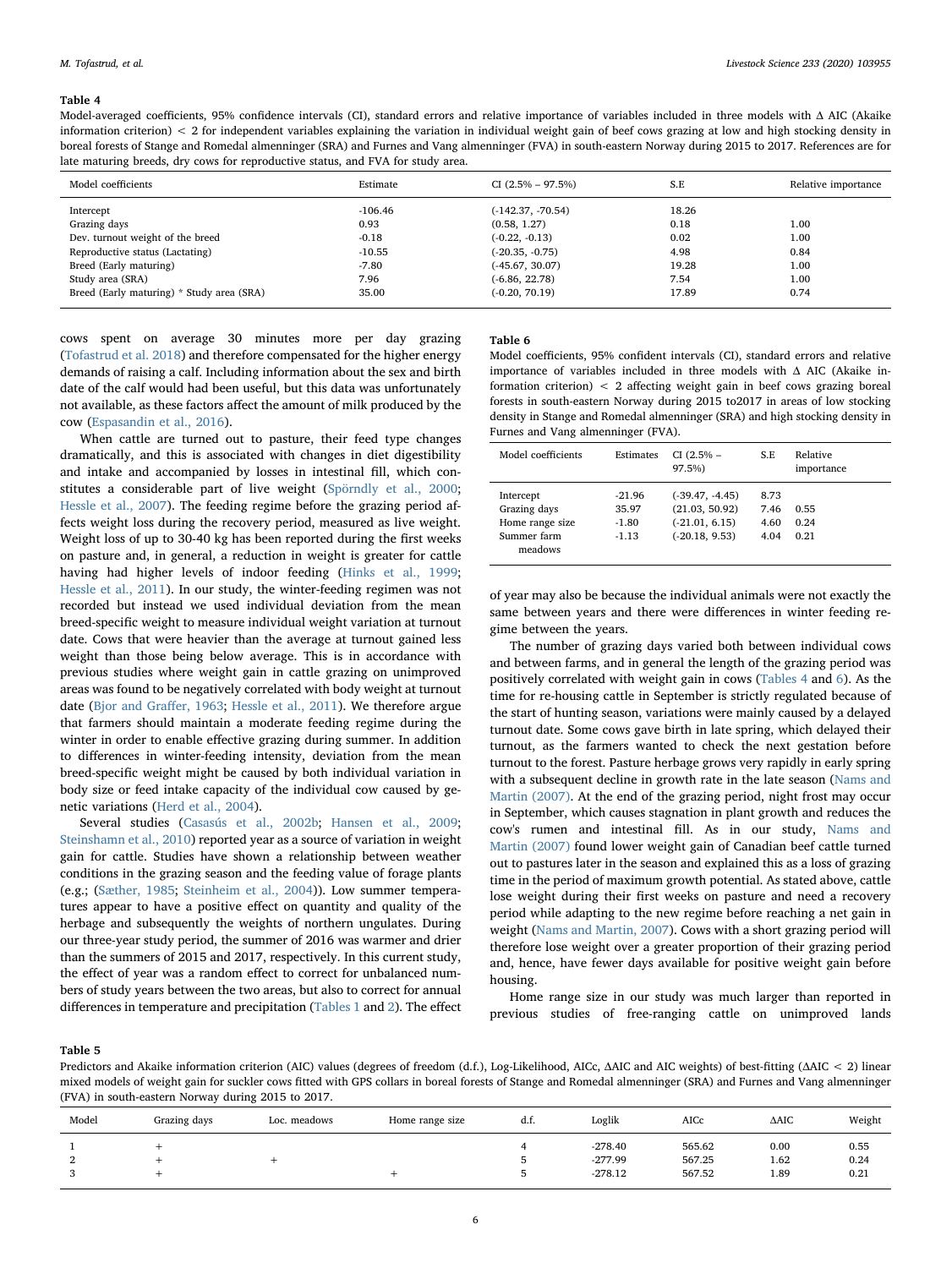#### <span id="page-6-0"></span>Table 7

Predictors and Akaike information criterion (AIC) values (degrees of freedom (d.f.), Log-Likelihood, AICc, ΔAIC and AIC weights) of best-fitting (ΔAIC < 2) linear mixed models of weight gain for suckling calves in boreal forests of Stange and Romedal almenninger (SRA) and Furnes and Vang almenninger (FVA) in south-eastern Norway during 2015 to 2017.

| Model | Grazing days | Sex/birth period | Breed | Study area | Breed * Study area | d.t. | Loglik                   | AICc               | $\triangle$ AIC | Weight       |
|-------|--------------|------------------|-------|------------|--------------------|------|--------------------------|--------------------|-----------------|--------------|
| ∼     |              |                  |       |            |                    |      | $-1211.70$<br>$-1211.14$ | 2439.96<br>2440.97 | 0.00<br>1.01    | 0.62<br>0.38 |

#### <span id="page-6-1"></span>Table 8

Effects of parameters, 95% confident intervals (CI), standard errors and relative importance of the variables included in two models with Δ AIC (Akaike information criterion) < 2 on weight gain for suckling calves in boreal forests of Stange and Romedal almenninger (SRA) in south-eastern Norway during 2015 to2017. References are autumn-born heifers for sex and birth period, late-maturing breeds for breed, and FVA for study area.

| Model coefficients                        | Estimates | $CI (2.5\% - 97.5\%)$ | S.E   | Relative importance |
|-------------------------------------------|-----------|-----------------------|-------|---------------------|
| Intercept                                 | 17.40     | $(-6.91, 41.71)$      | 12.34 |                     |
| Grazing days                              | 0.25      | $(-0.01, 0.49)$       | 0.12  | 1.00                |
| Sex and birth period                      |           |                       |       | 1.00                |
| Spring-born heifers                       | 25.87     | (18.74, 33.00)        | 3.62  |                     |
| Spring-born bulls                         | 32.56     | (24.33, 40.78)        | 4.18  |                     |
| Breed (Early-maturing)                    | 12.87     | $(-1.75, 27.47)$      | 7.43  | 1.00                |
| Study area (SRA)                          | 19.17     | (11.13, 27.20)        | 4.08  | 1.00                |
| Breed (Early maturing) * Study area (SRA) | 10.20     | $(-8.95, 29.35)$      | 4.08  | 0.38                |
|                                           |           |                       |       |                     |

<span id="page-6-2"></span>

Fig. 2. Boxplots highlighting average weight gain (horizontal middle line inside boxes), standard error (upper and lower lines of the boxes) and the distribution of observations (dots and vertical lines), for beef suckler calves grazing boreal forests in south-eastern Norway during 2015 to 2017. The calves were divided into late (LM) and early maturing breeds (EM) and autumn-born (AB) and spring-born (SB) calves and, female (F) and male (M) calves (left), and in an area of low (SRA) and high stocking density (FVA) (right).

([Lazo, 1995;](#page-8-29) [Howery et al., 1996;](#page-8-63) [Kie and Boroski, 1996\)](#page-8-30). As found in the studies of [Roath and Krueger \(1982\),](#page-8-64) home range size of individuals and herds were stable from year to year (Tofastrud, unpublished data). A possible explanation may be that the size of the home range depends on the availability of resources [\(van Beest et al., 2011\)](#page-8-31) and the phenology of foraging plants [\(Lazo, 1995;](#page-8-29) [Ofstad et al., 2016](#page-8-34)), but may also result from social learning in young calves from following their mother ([Howery et al., 1998\)](#page-8-65) and spatial memory of foraging sites ([Launchbaugh and Howery, 2005\)](#page-8-66). [Bjor and Gra](#page-7-4)ffer (1963) observed intense use of summer farm meadows early in the season, followed by a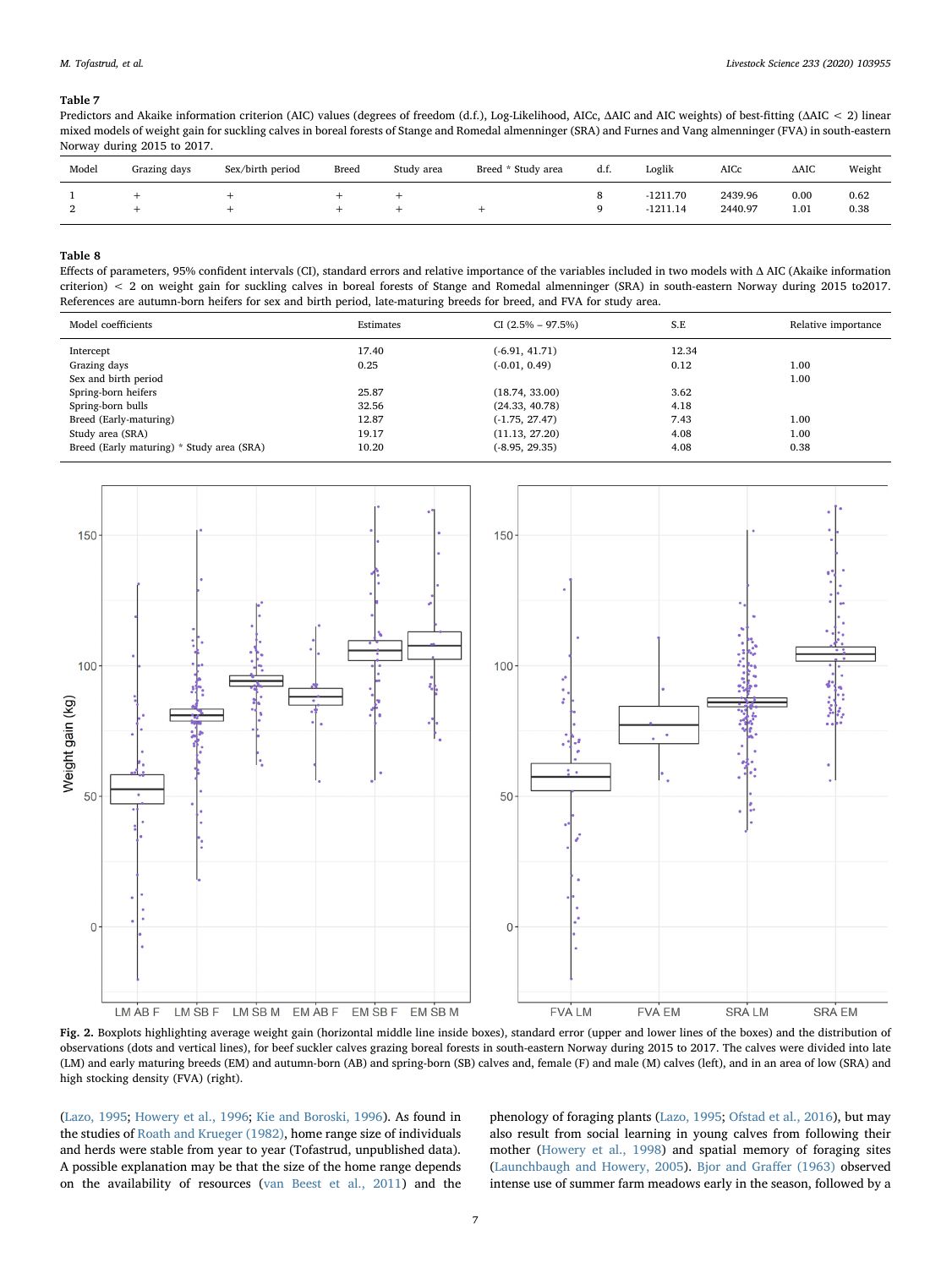decreasing use through the summer. In contrast, we observed cattle gathering in large herds on the meadows of abandoned summer farms throughout the season. This may be explained by antipredator behaviour related to disturbances by human activity or the presence of large carnivores which were frequently observed in these areas. No effect of the use of forest stands younger than 15 years or herd size on weight gain in beef cows was found in our study. We assume that several factors might have influenced this result; there were a relatively low number of collared cows in this current study, the variation in weight gain was relatively high and there was low prevalence of preferred foraging habitats in the coniferous forest.

Weight gains of suckling calves in the present study ([Fig. 2\)](#page-6-2) was similar to results from [Niemelä et al. \(2008\)](#page-8-9) and [Steinshamn et al. \(2010\)](#page-8-21) who found daily weight gain of suckling calves grazing coastal meadows and mountains pastures at 1000 and 900 gram, respectively. Weight gain of young calves has been shown to be dependent on the milk production of the cow ([Wright et al., 1994](#page-8-48)), where 60% of the variance of the gain in suckling calves can be attributed directly to the effect of the cow's milk yield ([Rutledge et al.,](#page-8-67) [1971\)](#page-8-67). For all heifers, our spring-born calves gained more weight than autumn-born calves ([Table 7](#page-6-0)). A possible explanation is that the autumn-born suckling calves needed a higher proportion of nutrient intake from the herbage as their mothers were at the end of their lactation period and their milk production was low ([McDonald et al., 2011](#page-8-68)). Previous studies have shown that high feed intake from pasture may be demanding for young cattle even on cultivated pastures ([Wright and](#page-8-16) [Russel, 1987](#page-8-16); [Spörndly et al., 2000](#page-8-56); [Blanco et al., 2014\)](#page-7-10). [Wright and](#page-8-16) [Russel \(1987\)](#page-8-16) showed that suckling beef calves compensated for reduced access to milk by increasing their grass intake, but this compensation is dependent on the availability of nutritious herbage. On average, the weight gain in autumn-born calves was notably lower in the high compare to the low stocking density area of this current study. We assume that the high stocking density may have led to reduced sward heights in these nutrient poor pastures and consequently increased the risk of not meeting the feeding requirements for growth in young calves.

As a result of early maturing breeds' superior ability to utilize the feed resources in the area of low stocking density (SRA), the weight gain of calves of early-maturing breeds was higher than those of the late-maturing breeds ([Table 7\)](#page-6-0). Obviously, this capability surpassed the fact that Hereford cows, which represent all early maturing cows in this current study, are known as a breed with low milk production potential ([Montaño-Bermudez et al., 1990\)](#page-8-69). As expected, bull calves grew more than heifers because of their higher feed efficiency caused by growth of muscle mass rather than fat ([Turton, 1969\)](#page-8-27) ([Table 7](#page-6-0)). The growth potential of bull calves is effectively realized as long as the mother's milk production meets their needs, which seemed to be the case especially for the Hereford cows. However, some farmers claimed weight gain of bull calves was not satisfactory and kept them at the farm on higher feed intensities.

## 5. Conclusion

Forest habitats in Northern Scandinavia were found to be valuable grazing resources for free-ranging beef cattle, with acceptable weight gain of spring-born calves in accordance with previous studies. Weight gain in beef cows varied widely among individuals and breeds, but the relatively small weight reduction found in adult cows of this current study is likely to be quickly recovered after housing. Differences in weight gain between the study sites were found, and indicating a potential negative relationship between weight gain and stocking density. To reach economic and ecological sustainability, stakeholders should cooperate to find the optimal stocking density based on the grazing value of the area.

We also found higher weight gain in both calves and cows of early compared to late maturing beef breeds. Although the interest of using late-maturing beef breeds, suitable for intensive production, is growing among Norwegian farmers, our results show that cattle production based on early-maturing beef breeds is likely to be more suitable for unimproved land and in particular, in systems with spring calving.

#### 6. Management implications

Our results show that farm operation management, including calving period, winter-feeding regime and cattle breed, are crucial factors for an efficient utilization of unimproved land and should be considered in the context of grazing low-quality pastures in the boreal forest. This current study was based on a limited number of animals, but indicates opportunities for identifying various factors related to operational management and relevant genotypes of cattle related to effective grazing.

Because the length of the study period is positively related to cattle growth and defined by the turn-out date rather than the date of housing (onset of moose hunting season), we suggest early turn-out to optimize access to energy-rich plant shoots in the spring. Turn out and housing is laborious for farmers, therefore, an extended grazing will be advantageous and also lead to less use of the farm's winter fodder.

This current study shows that autumn-born calves have limited opportunities to realize their growth potential. This is also known by the farmers who rely on the potential for compensatory growth and turnout these heifer calves as an important social learning practise, in preparation for the day they will graze the forest as adult cows.

#### Declaration of Competing Interest

No potential conflict of interest was reported by the authors.

## Acknowledgements

The authors want to thank the cattle owners and the managers of Furnes, Vang and Stange/Romedal almeninger for their goodwill and cooperation in the implementation of this study. The project was funded by the county governor of Hedmark County, the The Norwegian Agriculture Agency and Inland Norway University of Applied Sciences. We want to thank Anna Gudrun Thorhallsdottir, Øystein Holand and two anonymous reviewers for their professional comments and contributions that helped to improve the text.

#### References

- <span id="page-7-5"></span>[Aasetre, J., Bele, B., 2009. History of forestry in a central Norwegian boreal forest](http://refhub.elsevier.com/S1871-1413(19)30360-9/sbref0001) [landscape: Examples from Nordli, Nord-Trøndelag. Norsk Geogra](http://refhub.elsevier.com/S1871-1413(19)30360-9/sbref0001)fisk Tidsskrift - [Norwegian J. Geogr. 63, 233](http://refhub.elsevier.com/S1871-1413(19)30360-9/sbref0001)–245.
- <span id="page-7-7"></span>[Allma - Allskog Mjøsen Skog og AT Plan, 2017. Planlegging av skogbruk. jakt og eien](http://refhub.elsevier.com/S1871-1413(19)30360-9/sbref0002)[domsforvaltning.](http://refhub.elsevier.com/S1871-1413(19)30360-9/sbref0002)
- <span id="page-7-3"></span>[Animalia, AS, 2019. Årsmelding. Oslo 2018](http://refhub.elsevier.com/S1871-1413(19)30360-9/sbref0003).
- <span id="page-7-8"></span>[Arnold, T.W., 2010. Uninformative parameters and model selection using Akaike](http://refhub.elsevier.com/S1871-1413(19)30360-9/sbref0004)'s in[formation criterion. J. Wildlife Manage. 74, 1175](http://refhub.elsevier.com/S1871-1413(19)30360-9/sbref0004)–1178.
- <span id="page-7-2"></span>[Austrheim, G., Solberg, E.J., Mysterud, A., Daverdin, M., Andersen, A., 2008. Hjortedyr](http://refhub.elsevier.com/S1871-1413(19)30360-9/sbref0005) [og husdyr på beite i norsk utmark i perioden 1949](http://refhub.elsevier.com/S1871-1413(19)30360-9/sbref0005)–1999. Rapport zoologisk serie. [Norges teknisk-naturvitenskapelige universitet. Trondheim 1](http://refhub.elsevier.com/S1871-1413(19)30360-9/sbref0005)–123.
- <span id="page-7-6"></span>[Bailey, D.W., Gross, J.E., Laca, E.A., Rittenhouse, L.R., Coughenour, M.B., Swift, D.M.,](http://refhub.elsevier.com/S1871-1413(19)30360-9/sbref0006) [Sims, P.L., 1996. Mechanisms that result in large herbivore grazing distribution](http://refhub.elsevier.com/S1871-1413(19)30360-9/sbref0006) [patterns. J. Range Manage. 49, 386](http://refhub.elsevier.com/S1871-1413(19)30360-9/sbref0006)–400.
- <span id="page-7-1"></span>[Bele, B., Norderhaug, A., 2013. Traditional land use of the boreal forest landscape:](http://refhub.elsevier.com/S1871-1413(19)30360-9/sbref0007) [Examples from Lierne, Nord-Trøndelag. Norway. Norsk Geogra](http://refhub.elsevier.com/S1871-1413(19)30360-9/sbref0007)fisk Tidsskrift - [Norwegian J. Geogr. 67, 12](http://refhub.elsevier.com/S1871-1413(19)30360-9/sbref0007)–23.
- <span id="page-7-4"></span>Bjor, K., Graff[er, H., 1963. Beiteundersøkelser på skogsmark. Forskning og forsøk i](http://refhub.elsevier.com/S1871-1413(19)30360-9/sbref0008) [landbruket, Oslo.](http://refhub.elsevier.com/S1871-1413(19)30360-9/sbref0008)
- <span id="page-7-10"></span>[Blanco, M., Joy, M., Albertí, P., Ripoll, G., Casasús, I., 2014. Performance and carcass](http://refhub.elsevier.com/S1871-1413(19)30360-9/sbref0009) [quality of forage-fed steers as an alternative to concentrate-based beef production.](http://refhub.elsevier.com/S1871-1413(19)30360-9/sbref0009) [Italian J. Anim. Sci. 13, 864](http://refhub.elsevier.com/S1871-1413(19)30360-9/sbref0009)–872.
- <span id="page-7-9"></span>[Braghieri, A., Pacelli, C., Girolami, A., Napolitano, F., 2011. Time budget, social and](http://refhub.elsevier.com/S1871-1413(19)30360-9/sbref0010) [ingestive behaviours expressed by native beef cows in Mediterranean conditions.](http://refhub.elsevier.com/S1871-1413(19)30360-9/sbref0010) [Livestock Sci. 141, 47](http://refhub.elsevier.com/S1871-1413(19)30360-9/sbref0010)–52.
- <span id="page-7-0"></span>[Broom, D.M., Galindo, F.A., Murgueitio, E., 2013. Sustainable, e](http://refhub.elsevier.com/S1871-1413(19)30360-9/sbref0011)fficient livestock pro[duction with high biodiversity and good welfare for animals. Proc. R. Soc. B: Biol. Sci.](http://refhub.elsevier.com/S1871-1413(19)30360-9/sbref0011) [280, 1](http://refhub.elsevier.com/S1871-1413(19)30360-9/sbref0011)–9.